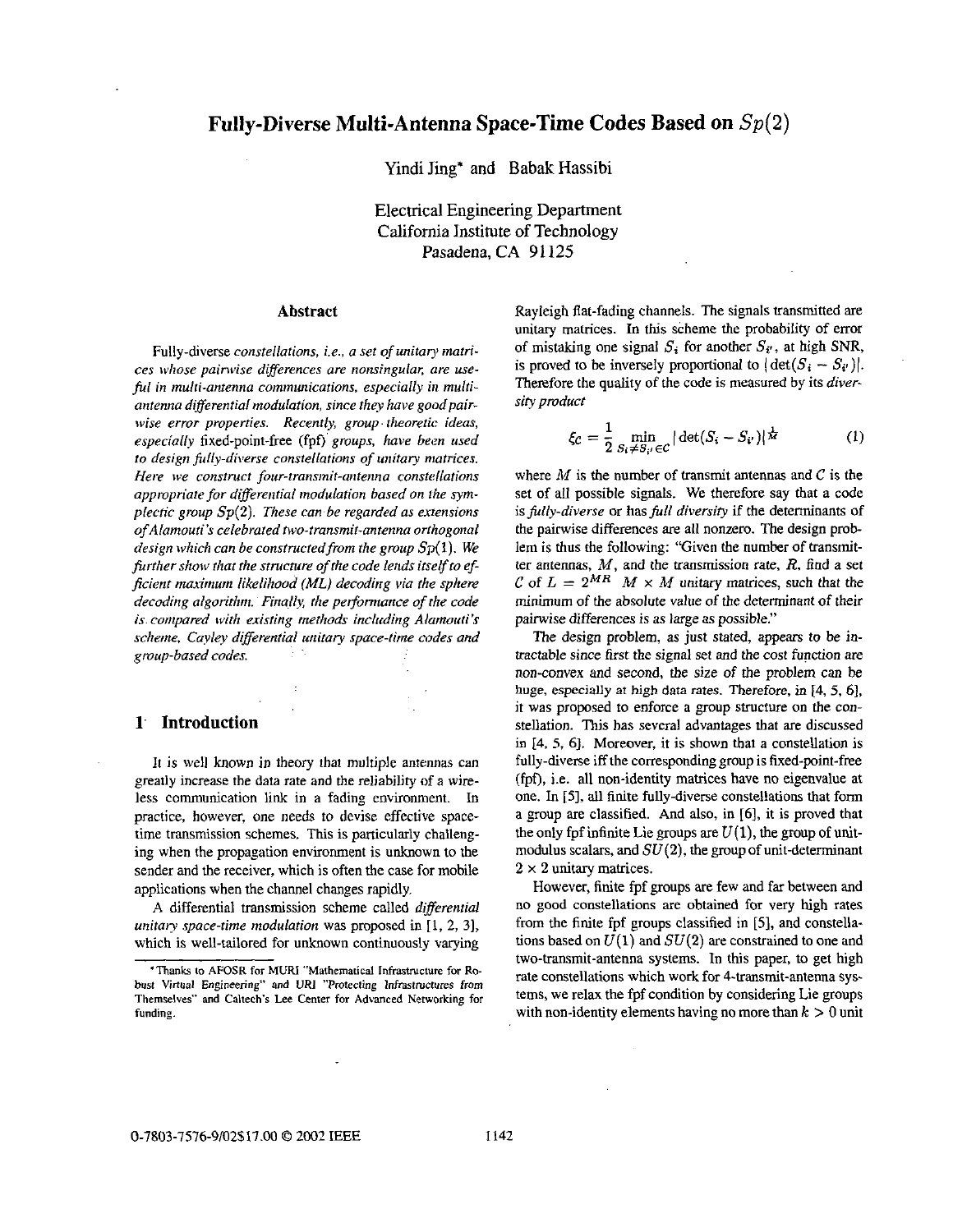eigenvalues instead **of** no unit eigenvalues. It can be shown that if a Lie group has rank  $n$ , then it has at least one element with  $n - 1$  eigenvalues at 1. (The rank of a Lie group equals to the maximum number **of** commuting basis elements **of** its Lie algebra and it can be shown that *fpf* groups have rank **1.** See *[6].)* The lower the *rank,* the more possible it is to get a subset with no unit eigenvalue elements, that is, the more possible for **us** to find a fully-diverse subset of it. There are only three compact, simply connected, simple Lie groups of rank 2, the  $4 \times 4$  unitary, symplectic group  $Sp(2)$ , the group of  $3 \times 3$  unit-determinant unitary matrices, *SU(3)* and one of the five exceptional group  $G_2$ . In this paper, we focus on  $Sp(2)$ . The codes designed based on it are fully-diverse, can be used in four transmit antenna and any number of receive antenna systems, exist for almost any rate and lend themselves to polynomial-time ML decoding via the sphere decoder.

#### **1.1 Differential Unitary Space-Time Modulation**

Consider a wireless communication system with *M*  transmit antennas and *N* receive antennas. The channel is used in **blocks** of *M* transmissions (for more on **this** model, see [7, 8]). the system equations of the  $\tau$ th block can be written as:

$$
X_{\tau} = \sqrt{\rho} S_{\tau} H_{\tau} + V_{\tau}
$$

Here, *S* denotes the  $M \times M$  transmitted signal with  $s_{tm}$ the signal sent by the mth transmit antenna at time *t. H* is the  $M \times N$  complex-valued propagation matrix, which is unknown to both the transmitter and the receiver, and  $h_{mn}$ is the propagation coefficient between the mth transmit antenna and the *nth* receive antenna and has a  $CN(0,1)$  distribution independent of all other entries of *H.* V is the  $M \times N$  noise matrix with  $v_{tn}$ , the noise at the *nth* receive antenna at time *t*, iid  $CN(0,1)$  distribution. *X* is the  $M \times N$  received signal matrix with  $x_{tn}$  the received value by the *n*th receive antenna at time *t*. The transmitted power constraint is  $\sum_{m=1}^{M} E |s_{tm}|^2 = 1$ ,  $t = 1, ..., M$ , so  $\rho$  represents the expected SNR at each receive antenna.

One way to communicate with unknown channel is the multiple-antenna differential modulation, which can be seen as a natural extension **of** standard differential phase shift keying (DPSK) commonly used in single-antenna unknown-channel systems. In differential modulation, the transmitted matrix  $S<sub>\tau</sub>$  at block  $\tau$  equals to the product of the previously transmitted matrix and a unitary data matrix  $V_{z_r}$  taken from our signal set C. In other words,  $S_{\tau} = V_{z_{\tau}} S_{\tau-1}$  where  $S_0 = I_M$ . We immediately see the advantage in practice to have our code form a group under matrix multiplication: all the transmitted signal matrices **also** belong to the signal set when it forms a group.

Having  $V_{z_{\tau}}$  unitary assures that our transmitted signal will not vanish or blow up to infinity. Since the channel is used *M* times, the transmission rate is  $R = \frac{1}{M} \log_2 L$ , where *L* indicates the cardinality of our code. Further assume that the propagation environment is approximately constant for 2*M* consecutive channel uses, that is,  $H_r \approx H_{r-1}$ , we may get the fundamental differential receiver equations *[9]* 

$$
X_{\tau} = V_{z_{\tau}} X_{\tau - 1} + W_{\tau}' \tag{2}
$$

where  $W'_r = W_r - V_{z_r} W_{r-1}$ . We can see that the channel matrix *H* does not appear in *(2).* **This** implies that, as long as the channel is approximately constant for 2M channel uses, differential transmission permits decoding without knowing the channel information. The ML decoder of *z*  **is** given by

$$
\hat{z}_{\tau} = \arg \max_{l=0,...,L-1} ||X_{\tau} - V_l X_{\tau-1}|| \tag{3}
$$

It is shown in  $[1, 3]$  that, at high SNR, the pairwise probability of error (of transmitting *V,* and erroneously decoding  $V_V$ ) has an upper bound

$$
\Pr \leq \frac{1}{2} \left(\frac{8}{\rho}\right)^{MN} \frac{1}{|\det(V_l - V_{l'})|^{2N}}
$$

which is inversely proportional to the diversity product of the code. Therefore, most design schemes [l, 3, **51** have focused on finding a constellation  $V = \{V_0, ..., V_L\}$  of  $L =$  $2^{MR}$  unitary  $M \times M$  matrices that maximizes  $\xi_c$  defined in (1).

## **2 Math Fundamentals**

**Definition 1 (Fixed-point-free Group).** [6] A group G is called **fixed-point-free (fpf)** iff it has a faithful represen*tation as unitary matrices with the property that the representation of each non-unit element of the group has no eigenvalue at unify.* 

It can be proved easily that constellations that form a group are fully-diverse iff the group is fpf. In *[5],* all finite fpf groups, are classified. These finite fpf groups are few and far between although there exists an infinite number of them. Although these yield very good constellations at low to moderate rates, no **good** constellations are obtained for very high rates from them. **This** motivates the search for *infinite* fpf groups, in particular, their most interesting case, Lie groups.

**Definition 2 (Lie Group).** *[IO] A* **Lie group** *is a diferentia1 manifold which is also a group such that the group multiplication and inversion map are differential maps.*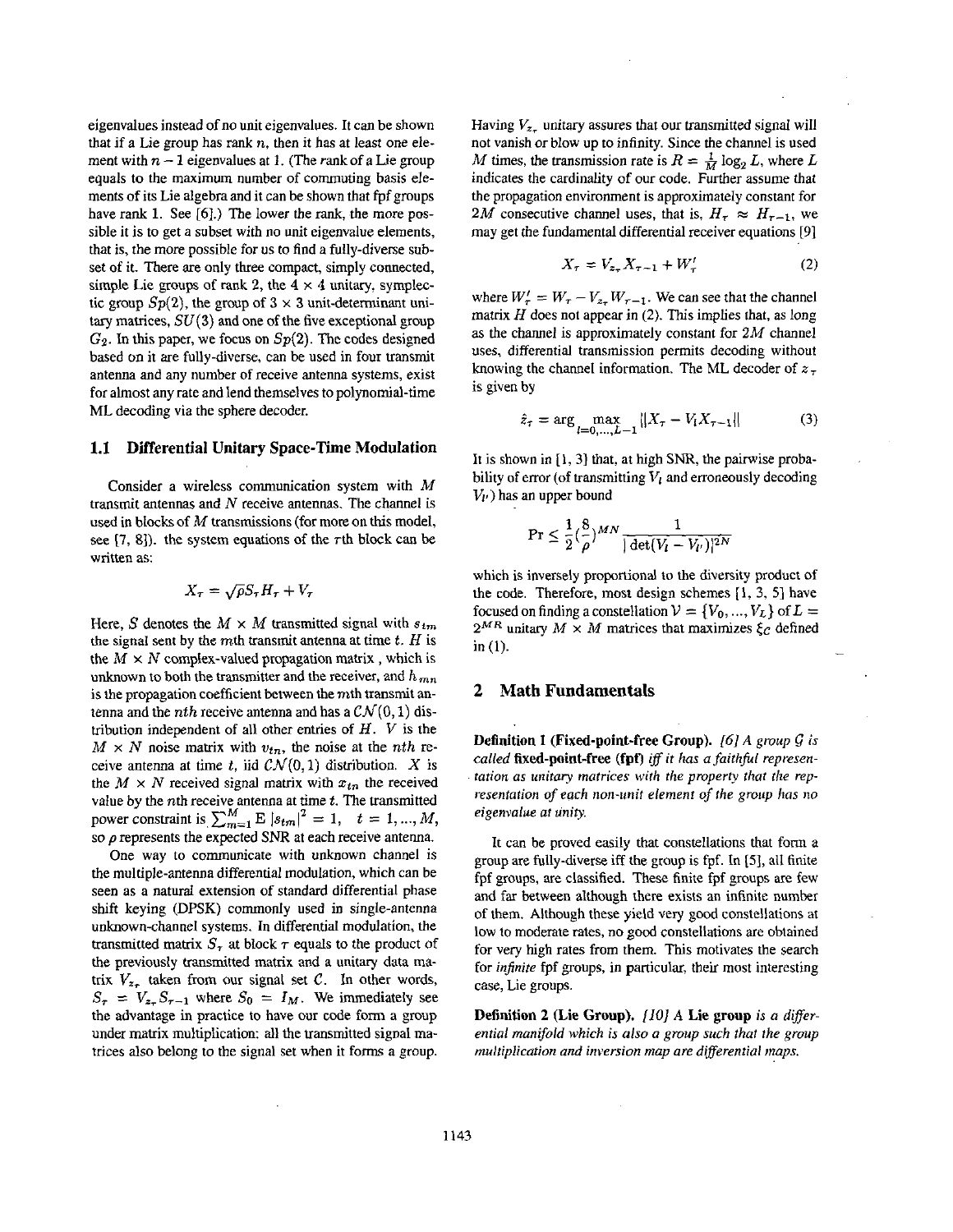Here are some examples of Lie groups.  $GL(n, \mathcal{C})$  is the group of nonsingular  $n \times n$  complex matrices.  $SL(n, \mathcal{C})$ *is the group of unit-determinant nonsingular*  $n \times n$  *com*plex matrices.  $U(n)$  is the group of  $n \times n$  complex unitary matrices. *SU(n)* is the group of unit-determinant  $n \times n$ unitary matrices and  $Sp(n)$  is the group of  $2n \times 2n$  symplectic, unitary matrices. The following result shows that the groups of interest to **us** are compact semi-simple Lie groups.

**Theorem 1 (Lie groups with Unitary Representations).**  *(61 A Lie group has a representation as unitary rmtrices iff if is a conipact semi-simple group or the direct sum of*  **U(1)** *and a compact semi-simple group.* 

It is proved in **161,** that the only fpf infinite Lie groups are  $U(1)$ , the group of unit modulus scalars, and  $SU(2)$ , the group of  $2 \times 2$  unitary matrices. Due to their dimensions, constellations based on the two Lie groups *are* constrained to one and two-transmit-antenna systems. *To* ohtain a four-transmit-antenna constellation, we relax the fpf condition and consider compact semi-simple Lie groups whose non-identity elements have no more than  $k > 0$ unit eigenvalues  $(k = 0$  corresponds to fpf groups.) In designing a constellation of finite size, we need to sample the Lie group's underlying manifold. When *k* is small, there **is** a good chance that, sampling appropriately, the resulting code **is** fully-diverse. In general, it does not seem that there is a straightforward way to analyze the number of unit eigenvalues of a matrix element of any given Lie group. However, it is possible to relate the number of unit eigenvalues to the rank of the group, where by the rank of a Lie group we mean the maximum number **of** commuting hasis elements of its Lie algebra.

#### *Claim* **1.** *Ifa matrix Lie group* (i *has rank* **T,** *then it has at least one non-identity element with*  $r - 1$  *unit eigenvalues.*

Therefore, instead of exploring Lie groups whose nonidentity elements have no more than  $k$  unit eigenvalues, we study compact semi-simple Lie groups with rank no more than  $k + 1$  and design codes that are fully-diverse subsets of it.

Since semi-simple Lie groups can he written as direct sums of simple Lie groups, we first consider simple, simply connected, compact Lie groups instead of semi-simple ones with rank *2. As* mentioned in the introduction, there are three of them: the Lie group of unit-determinant  $3 \times 3$ unitary matrices *SU(3),* the Lie group of unit-determinant  $4 \times 4$  unitary, symplectic matrices  $Sp(2)$  and one of the exceptional groups  $G_2$ . Since  $Sp(1) = SU(2)$ , and  $SU(2)$ constitutes the orthogonal design of **Alamouti [Ill,** the symplectic group *Sp(2)* can be regarded as a generalization of orthogonal designs.

**Definition 3** (Symplectic **Group).** *(121 Sp(n), the* nth *order symptectic group, is the set of complex*  $2n \times 2n$  *matrices S obeying* 

- *1. Unitary condition:*  $S^*S = SS^* = I_{2n}$
- *2. Symplectic condition:*  $S^t J S = J$ .

*where*  $J = \begin{bmatrix} 0 & I_n \\ -I & 0 \end{bmatrix}$ ,  $S^t$  *denotes the transpose of*  $S$ *and* S' *denotes its conjugate transpose. I, indicates the n* **x** n *identify matrix.*   $[-I_n \quad 0]$ 

 $Sp(n)$  has dimension  $n(2n + 1)$  and rank n. We are most interested in the case of  $n = 2$ . Actually, it is readily shown that the maximum number of unit eigenvalues of any non-identity element in *Sp(2)* is *2.* 

# **3** *Sp(2)* **Fully-Diverse Code Design**

From the two conditions in Definition 3, it is easy to get that for any  $2n \times 2n$  matrix  $S \in Sp(n)$ ,

$$
JS = \bar{S}J
$$

is true. By partitioning the matrix  $S$  into a  $2 \times 2$  block of  $n \times n$  matrices, it is easy to get that S has the form

$$
\left[\begin{array}{cc}A&B\\-\bar{B}&\bar{A}\end{array}\right]
$$

for some complex  $n \times n$  matrices A and B. The group can **be** identified **as** the subgroup of unitary matrices with **a** structure that is similar to Alamouti's 2-dimensional orthogonal design [11], but here each entry is an  $n \times n$  matrix instead of a scalar. Using the unitary condition of *S* and the singular value decompositions **of** *A* and *B,* we can get that *A* and *B* can be diagonalized simultaneously by some unitary matrices  $U$  and  $V$ . The following theorem can be proved.

**Theorem 2 (Parametrization of**  $Sp(n)$ **).** Any matrix S be*longs to Sp(n) iff it can be written as* 

$$
S = \begin{bmatrix} U \Sigma_A V & U \Sigma_B \bar{V} \\ -\bar{U} \Sigma_B V & \bar{U} \Sigma_A V \end{bmatrix}
$$

*where U and V are any n*  $\times$  *n unitary matrices, and*  $\Sigma_A$  =  $diag(\cos\theta_1, \ldots \cos\theta_n), \Sigma_B = diag(\sin\theta_1, \ldots \sin\theta_n)$  for *some real angles*  $\theta_1, ..., \theta_n$ .  $\overline{U}$  and  $\overline{V}$  denote the conjugates *of U and V.* 

Since any  $n \times n$  unitary matrix has dimension  $n^2$ , there are all together  $2n^2$  degrees of freedom in the unitary matrices *U* and *V*. Together with the *n* real angles,  $\theta_i$ , the dimension of S is, therefore,  $n(2n + 1)$ , which is exactly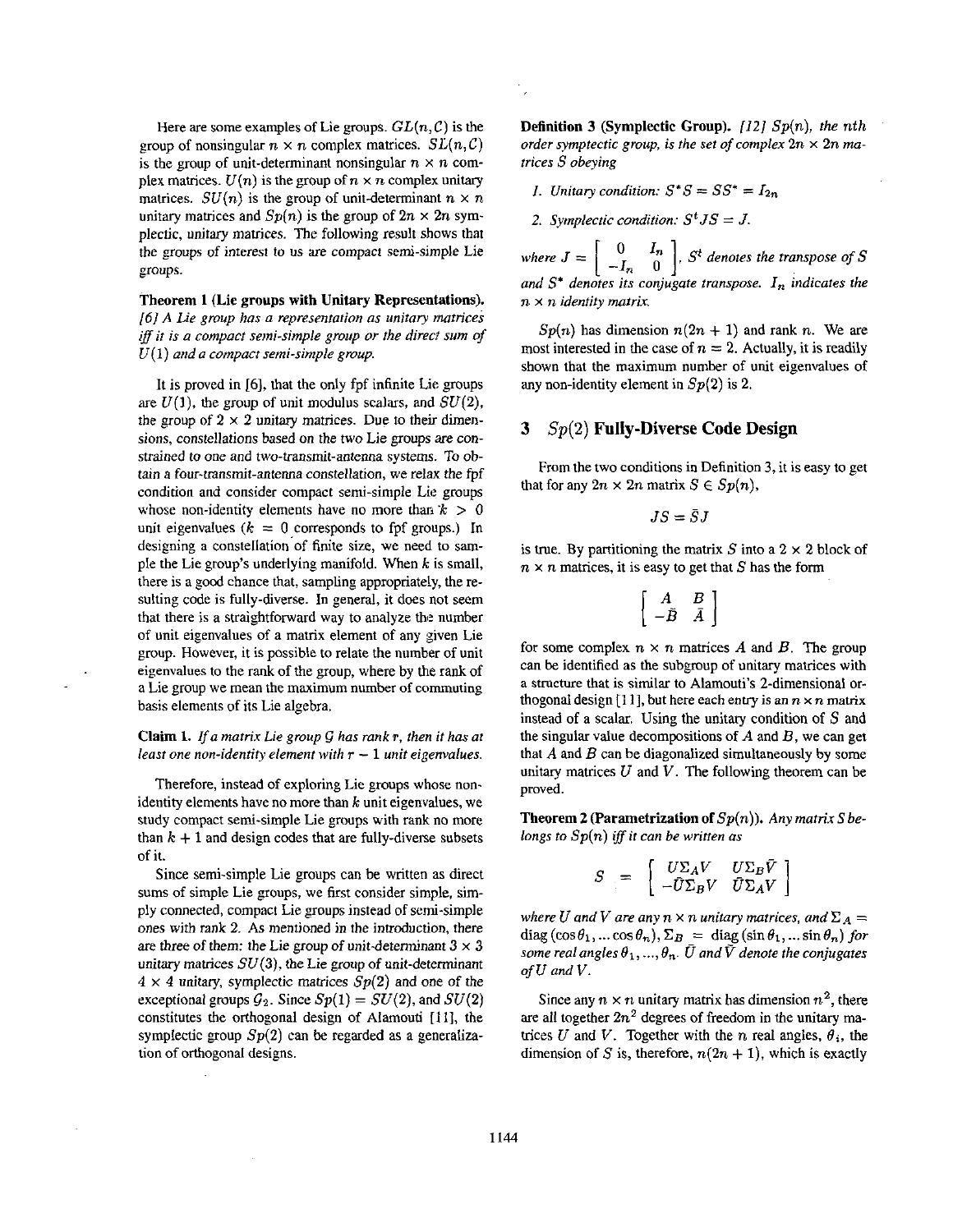the same as that of *Sp(n).* Based on Theorem **2,** the matrices in  $Sn(n)$  can be parameterized by *U*, *V* and the  $\theta$ <sub>i</sub>s.

Now, let us look at the easiest case of  $n = 2$ . For simplicity, we first let  $\Sigma_A = \Sigma_B = \frac{1}{\sqrt{2}}I_2$ , by which 2 degrees of freedom are lost. We further choose *U* and *V* **as** orthogonal designs with entries of *U* in the set of P-PSK signals,  $\{1, e^{j\frac{2\pi}{p}}, \cdots, e^{j\frac{2\pi(p-1)}{p}}\}$ , and entries of *V* chosen from the set of Q-PSK signals shifted by an angle  $\theta$ ,  $\{e^{j\theta},e^{j(\frac{2\pi}{Q}+\theta)},\cdots,e^{j(\frac{2\pi(Q-1)}{Q}+\theta)}\}$ . The following code is obtained.

$$
C_{P,Q,\theta} = \left\{ \frac{1}{\sqrt{2}} \begin{bmatrix} UV & U\bar{V} \\ -\bar{U}V & \bar{U}\bar{V} \end{bmatrix} \right\}
$$
(4)

where 
$$
U = \frac{1}{\sqrt{2}} \begin{bmatrix} e^{j\frac{2\pi k}{P}} & e^{j\frac{2\pi l}{P}} \\ -e^{-j\frac{2\pi l}{P}} & e^{-j\frac{2\pi k}{P}} \end{bmatrix}
$$
, and  
\n
$$
V = \frac{1}{\sqrt{2}} \begin{bmatrix} e^{j(\frac{2\pi m}{Q} + \theta)} & e^{j(\frac{2\pi n}{Q} + \theta)} \\ -e^{-j(\frac{2\pi m}{Q} + \theta)} & e^{-j(\frac{2\pi m}{Q} + \theta)} \end{bmatrix}
$$
 for  $0 \le k, l <$ 

 $P, 0 \le m, n < Q$  and *P* and *Q* are integers.  $\theta \in [0, 2\pi)$  is an angle to be chosen later. The rate of the code *is* therefore  $\frac{1}{2}(\log_2 P + \log_2 Q)$ . The angle  $\theta$ , an extra degree of freedom added to the code to gain diversity product, is crucia1 in the proof of the full diversity of the code although simulation result indicates that the full diversity of the code is not affected by the value of *8.* 

Since the *U* and V in **our** code have an orthogonal design structure, it is not difficult to calculate the determinant of the difference of **any** two **signals** in the code directly. Using this calculation, we can prove the following theorem.

**Theorem** 3 **(Condition for** full **diversity).** *There aists a*   $\theta$  such that the code  $\mathcal{C}_{P,Q,\theta}$  in (4) is fully-diverse iff P and Q *are relatively prime.* 

To get codes at higher rates, we can add one of the two degrees of freedom in the diagonal matrices  $\Sigma_A$  and  $\Sigma_B$  in by letting  $\Sigma_A = \cos \gamma_i I_2$ ,  $\Sigma_B = \sin \gamma_i I_2$  for  $\gamma_i \in \Gamma$ . The full diversity of the modified codes can be proved similarly when  $\theta$  and the set  $\Gamma$  are properly chosen.

## **4 Decoding of the** *Sp(2)* **Code**

One of the most prominent properties of our  $Sp(2)$  code is that it can be seen as **a** generalization of orthogonal designs. This property can be used to get linear decoding, which means that the receiver can be made to form a system of linear equations **in** the unknowns.

From (3), the **ML** decoder can be written as,

$$
\arg\max_{U,V}\left\|X_{\tau}-\frac{1}{\sqrt{2}}\left[\begin{array}{cc}U&0\\0&\bar{U}\end{array}\right]\left[\begin{array}{cc}I_2&I_2\\-I_2&I_2\end{array}\right]\left[\begin{array}{cc}V&0\\0&\bar{V}\end{array}\right]X_{\tau-1}\right\|_F^2
$$

which is equivalent to,

$$
\arg\max_{U,V}\left\|\left[\begin{array}{cc}U^*&0\\0&U^t\end{array}\right]X_\tau-\frac{1}{\sqrt{2}}\left[\begin{array}{cc}I_2&I_2\\-I_2&I_2\end{array}\right]\left[\begin{array}{cc}V&0\\0&\tilde{V}\end{array}\right]X_{\tau-1}\right\|_F^2
$$

Note that formula is quadratic in the entries of *U* and *V.*  Using the fact that *U* and *V* are orthogonal designs, it can be shown that the ML decoder reduces to,

$$
\arg \max_{0 \leq k, l < P, 0 \leq m, n < Q} \left\| \begin{bmatrix} \cos \frac{2\pi k}{P} \\ \sin \frac{2\pi k}{P} \\ \cos \frac{2\pi l}{P} \\ \cos \frac{2\pi n}{P} \\ \sin \frac{2\pi n}{P} + \theta \end{bmatrix} \right\|_{F}^{2}
$$
\n
$$
\left\| \begin{bmatrix} \mathcal{A} & -C \\ \mathcal{B} & -\mathcal{D} \end{bmatrix} \right\|_{\text{Sin}\left(\frac{2\pi m}{Q} + \theta\right)} \left\| \begin{bmatrix} \sin \frac{2\pi l}{P} \\ \sin \frac{2\pi m}{P} + \theta \\ \sin \left(\frac{2\pi m}{Q} + \theta\right) \\ \sin \left(\frac{2\pi n}{Q} + \theta\right) \end{bmatrix} \right\|_{F} \tag{5}
$$

where  $A, B$  are  $4 \times 4$  real matrices which depend only on  $X<sub>\tau</sub>$  and C, D are  $4 \times 4$  real matrices which depend only on  $X_{\tau-1}$ .

We can see form formula *(5)* that the decoding criterion is quadratic in the sine and cosine of the unknowns. Thus, it can be solved using the sphere decoder algorithm [13]. By choosing *P* odd, the map  $f : \theta \to \sin \theta$  for we can see form formula (3) that the decoding criterion is quadratic in the sine and cosine of the unknowns.<br>Thus, it can be solved using the sphere decoder algorithm<br>[13]. By choosing P odd, the map  $f : \theta \to \sin \theta$  for<br> $\theta \$ Therefore, we can equivalently regard  $\sin \frac{2\pi k}{p}$  and  $\sin$ to be our unknowns instead of *k* and *1.* And the same for m and *n.* **Also** notice that there are actually **4** independent unknowns instead of 8 in *(5).* We combine the 2i-th components (of the form  $\cos x$ ) and the  $(2i + 1)$ -th component (of the form  $\sin x$ ) together in the sphere decoding.

## **5 Simulation Results**

In this section, the performances of the  $Sp(2)$  codes are compared with other codes, including the Alamouti's orthogonal designs **for** two transmit antenna systems, a Cayley differential unitary space-time code 191 and also the group-based codes. The block error rate (bler), which corresponds to errors in decoding the **4 x 4** transmitted matrices, is demonstrated as the error event of interest.

In Fig 1, we compare our  $Sp(2)$  code of  $P = 5, Q = 3$ and rate  $R = 1.95$  with rate 2 orthogonal design and a Cayley differential code at rate 1.75. The number of receive antenna is 1. At a bler of  $10^{-3}$ , the Sp(2) code is **2dB** better than the Cayley differential code, even though it has a lower rate, and 4dB better than the orthogonal design.

In Fig 2, we compare our  $Sp(2)$  code with a groupbased diagonal code and the fpf  $K_{1,1,-1}$  code [5] at rate 1.98. The number of receive antenna **is** 1. At a bler of  $10^{-3}$ , 2dB improvement is obtained by using the  $Sp(2)$ code instead of a diagonal code, but the  $Sp(2)$  code is